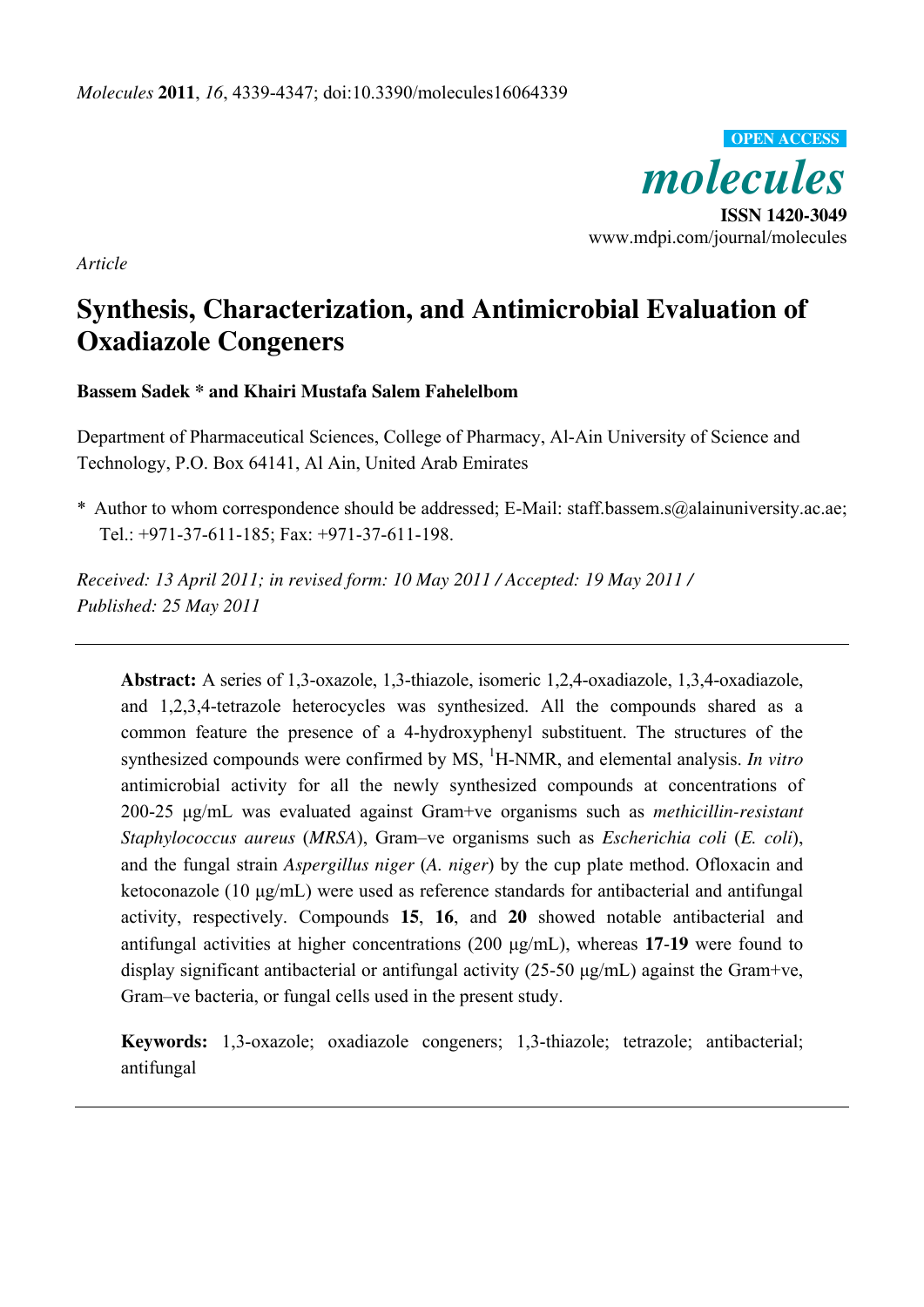#### **1. Introduction**

Heterocycles containing nitrogen(s) and an oxygen or sulfur atom constitute an important class of compounds in the field of medicinal chemistry due to their interesting and diverse clinical applications [1]. For example, considerable evidence has accumulated during the past two decades demonstrating the various pharmacological effects of 1,3,4-oxadiazoles, which include antibacterial [1], antifungal [2], anthelmintic [3], antitubercular [4], anticancer [5], anti-HIV [6], antioxidant [7], analgesic [8], anti-inflammatory [9] and anticonvulsant [10] activities. In spite of the large number of antibiotics and chemotherapeutics currently available for medical usage, the spectre of increasing bacterial resistance has made it necessary to continue the search for new antimicrobial substances. To this end a large number of oxadiazole derivatives have been prepared, many of which have shown a wide spectrum of antimicrobial activity. Some oxadiazoles with different substituents, especially with a 4-hydroxyphenyl moiety at different locations on the five-membered heterocyclic ring, produced fungicidal and bactericidal agents of various potencies [11-12]. These observations promoted us to develop, synthesize, and evaluate a novel series of diverse heterocycles of more simplified chemical structures that include 1,3-oxazole, 1,3-thiazole, isosteric oxadiazoles, and tetrazole heterocyclic ring systems, all bearing a 4-hydroxyphenyl moiety.

# **2. Results and Discussion**

#### *2.1. Synthesis*

All novel heterocyclic compounds were synthesized by ring-closing reactions, with each derivative being prepared *via* a different synthetic pathway (Scheme 1). Key intermediates were the 4-substituted phenylmethyl ethers **9**-**14**. Carbonyl compounds can be efficiently converted into 5-substituted oxazoles in a one-pot reaction with tosylmethyl isocyanide (TosMIC) [13]. Here, the oxazole compound **9** was obtained by reaction of equimolar quantities of TosMIC and the benzaldehyde precursor **1** with potassium carbonate in refluxing methanol (Scheme 1).

The most common and most versatile procedure for the formation of 1,3-thiazoles is the cyclocondensation of α-haloketones with appropriate thioamide derivatives [14]. In this study, the reaction of commercially available α-bromoketone **2** with thioacetamide under basic conditions furnished the 4-substituted heterocyclic derivative **10**. The amide oxime **6** provided the starting point for the synthesis of the 3,5-disubstituted 1,2,4-oxadiazole **11**, which was generated by reaction of hydroxylamine, liberated from its hydrochloride using potassium carbonate, with *p*-anisonitrile **3** in refluxing ethanol.

Dehydration, cyclization, and aromatization by subsequent treatment with acetic acid methyl ester in the presence of sodium hydride in tetrahydrofuran afforded the corresponding 5-methyl-1,2,4 oxadiazole compound **11** [15]. The 3-methyl-1,2,4-oxadiazole derivative **12** was prepared adapting the procedure described by Lin *et al*. [16]. Thus, reaction of the carboxamide **4** with *N,N*-dimethylacetamide dimethyl acetal and cyclization of the intermediate acylamidine with hydroxylamine provided **12** in good yield.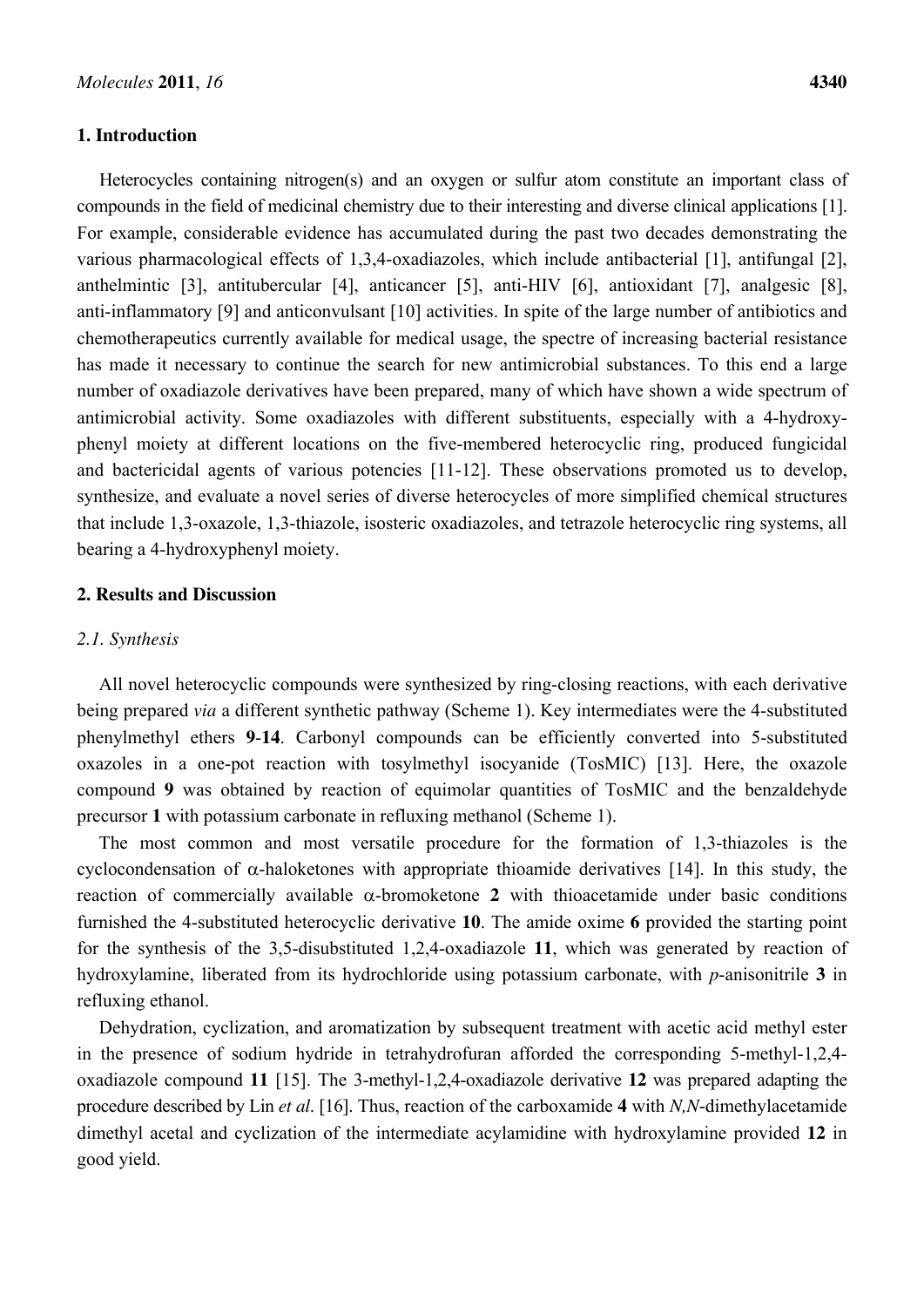

**Scheme 1.** Synthesis of heterocyclic derivatives **15**-**20**.

*Reagents and Conditions*: <sup>a)</sup> TosMIC,  $K_2CO_3$ , MeOH, reflux, 18 h; <sup>b)</sup> H<sub>3</sub>CCSNH<sub>2</sub>, K<sub>2</sub>CO<sub>3</sub>,  $N$ , $N$ -dimethylforamide, 100-120 °C, 2 h; <sup>c)</sup> H<sub>2</sub>NOH·HCl, K<sub>2</sub>CO<sub>3</sub>, EtOH, reflux, 18 h; <sup>d)</sup> (i) molecular sieves, THF, 30 min; (ii) NaH, H3CCOOCH3, THF, reflux, 6 h; **e)** (i)  $N$ ,  $N$ -dimethylacetamide dimethyl acetal, 120 °C, 2.5 h; (ii) H<sub>2</sub>NOH·HCl, 1 N NaOH, dioxane, AcOH, 90 °C, 3 h; **f)** H2NNH2 H2O, 120 °C, 3 h; **g)** (i) triehtyl orthoacetate, 120 °C, 3 h; (ii) 140 °C, 4 h; **h)** SiCl4, NaN3, H3CCN, reflux, 3 h; **i)** H3CI, KOH, MeOH, reflux, 1 h; **j)** BBr3, CH2Cl2, 72 h, −80 °C. R, 1,3-oxazol-5-yl for **15**, 2-methyl-1,3-thaizol-4-yl for **16**, 5-methyl-1,2,4-oxadiazol-3-yl for **17**, 3-methyl-1,2,4-oxadizol-5-yl for **18**, 5-methyl-1,3,4-oxadiazol-2-yl for **19**, or 2H-2-methyl-1,2,3,4-tetrazol-5-yl for **20**.

According to the procedure described by Ainsworth, synthesis of the 5-methyl-1,3,4-oxadiazole derivative **13** was achieved by treatment of the ester **5** with hydrazine to afford the hydrazide intermediate **7** followed by cyclization with triethyl orthoacetate [17]. In a direct one-pot reaction, primary amide **4** was converted with triazidochlorosilane into the 5-substituted tetrazole intermediate **8** [18]. Adapting the protocol of Begtrup and Larsen [19], compound **8** was methylated with methyl iodide in methanolic potassium hydroxide. The resulting mixture of isomeric 1-methyl- and 2-methyl-tetrazole derivatives was separated by column chromatography and showed a product ratio of 4:1 in favor of **14**. The <sup>1</sup>H- and <sup>13</sup>C-NMR data for **14** were in full agreement with literature data [19-20,22]. Finally, proceeding from the different heterocyclic derivatives  $9-14$ , methyl ether cleavage with BBr<sub>3</sub> in dichloromethane provided the corresponding phenols **15**-**20** in high yields [21].

#### *2.2. Biological Activity*

The 1,3-oxazole derivative **15** and its bioisoster and the sulfur-containing 1,3-thiaziole derivative **16** exhibited low antimicrobial activity (MIC 200  $\mu$ g/mL) compared to the reference substances of loxacin and ketoconazole. Major improvement in antimicrobial activity was obtained with the next three compounds, the methyloxadiazole derivatives **17**-**19**. Within this homogenous series, the oxadiazoles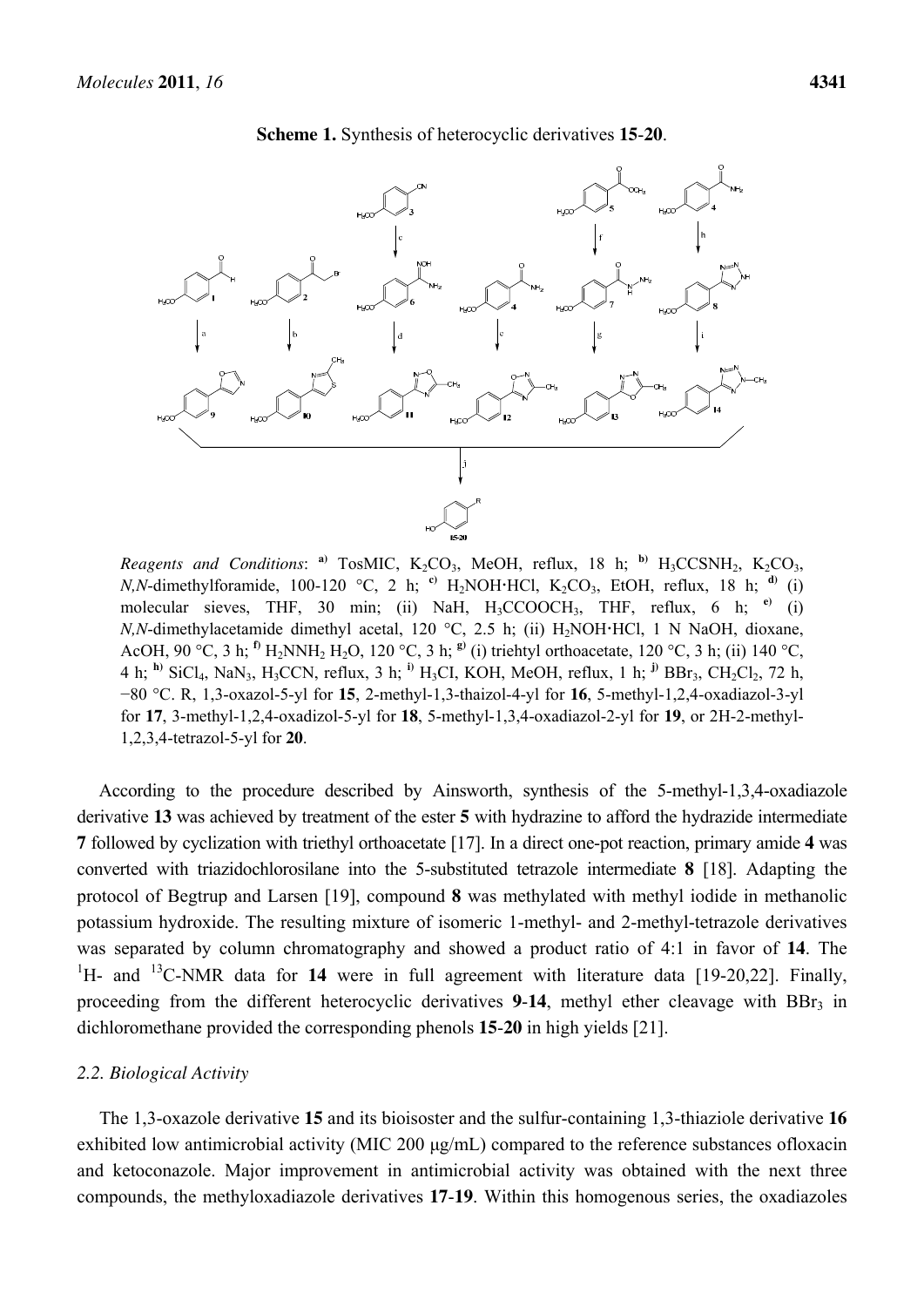differ from each other solely in the position of the three heteroatoms of the five-membered aromatic ring with regard to the location of the methyl or 4-hydroxyphenyl moiety. The 1,2,4-oxadiazole derivative **17** having a 4-hydroxyphenyl at the 3-position of 5-methyl-1,2,4-oxadiazole exhibited a MIC of 25 μg/mL against *S. aureus* and *A. niger*, whereas **18** having the 4-hydroxyphenyl at the 5-position of 3-methyl-1,2,4-oxadiazole exhibited significant antimicrobial activity (MIC 25 μg/mL) against *E. coli*, and *A. niger*. The bioisosteric 5-methyl-1,3,4-oxadiazole **19** exhibited promising antibacterial activity (MIC 25 μg/mL) against all tested culture strains, indicating that changes in the relative positions of the heteroatoms inside the heterocycle rings influences the antimicrobial activity. Since a carboxylic acid group can bioisosterically be replaced by a tetrazole, the next compound **20** could be interpreted as a potential bioisoster of the corresponding benzoic acid methyl ester derivative, yet the 2-methyl-2*H*-tetrazole derivative **20** failed to exhibit high antimicrobial activity (MIC 200 μg/mL) against *S. aureus*, *E. coli* or *A. niger* (Table 1).

| HO<br>15-20  |                                         |           |         |          |  |
|--------------|-----------------------------------------|-----------|---------|----------|--|
|              | MIC µg/mL                               |           |         |          |  |
| Compound     | $\bf R$                                 | S. aureus | E. coli | A. niger |  |
| 15           | Ω<br>Ν                                  | 200       | 200     | 200      |  |
| 16           | CH <sub>3</sub><br>$N =$                | 150       | 200     | 150      |  |
| 17           | CH <sub>3</sub>                         | 25        | 50      | 25       |  |
| 18           | O<br>CH <sub>3</sub>                    | 50        | 25      | 25       |  |
| 19           | N<br>CH <sub>3</sub>                    | 25        | 25      | 25       |  |
| 20           | $N = N$<br>,<br>N—CH <sub>3</sub><br>'N | 200       | 200     | 200      |  |
| Ofloxacin    |                                         | 10        | 12.5    |          |  |
| Ketoconazole |                                         |           |         | 12.5     |  |

| Table 1. Antimicrobial activity of the title compounds. |  |  |
|---------------------------------------------------------|--|--|
|---------------------------------------------------------|--|--|

 $R$  $\overline{\phantom{a}}$ 

## **3. Experimental**

#### *3.1. General Procedures*

Melting points are uncorrected and were determined in open capillaries in a Büchi 512 Dr. Tottoli apparatus. <sup>1</sup>H-NMR spectra were recorded on a Bruker WC 300 spectrometer with tetramethylsilane (TMS) as internal standard. Chemical shifts are reported in ppm downfield from internal tetramethylsilane as reference.  ${}^{1}$ H-NMR signals are reported in order: multiplicity (s, single; d, doublet; t, triplet; m, multiplet; \*, exchangeable by  $D_2O$ ), number of protons, and approximate coupling constants expressed in Hertz. For compound 20, a <sup>13</sup>C-NMR spectrum (100 MHz) was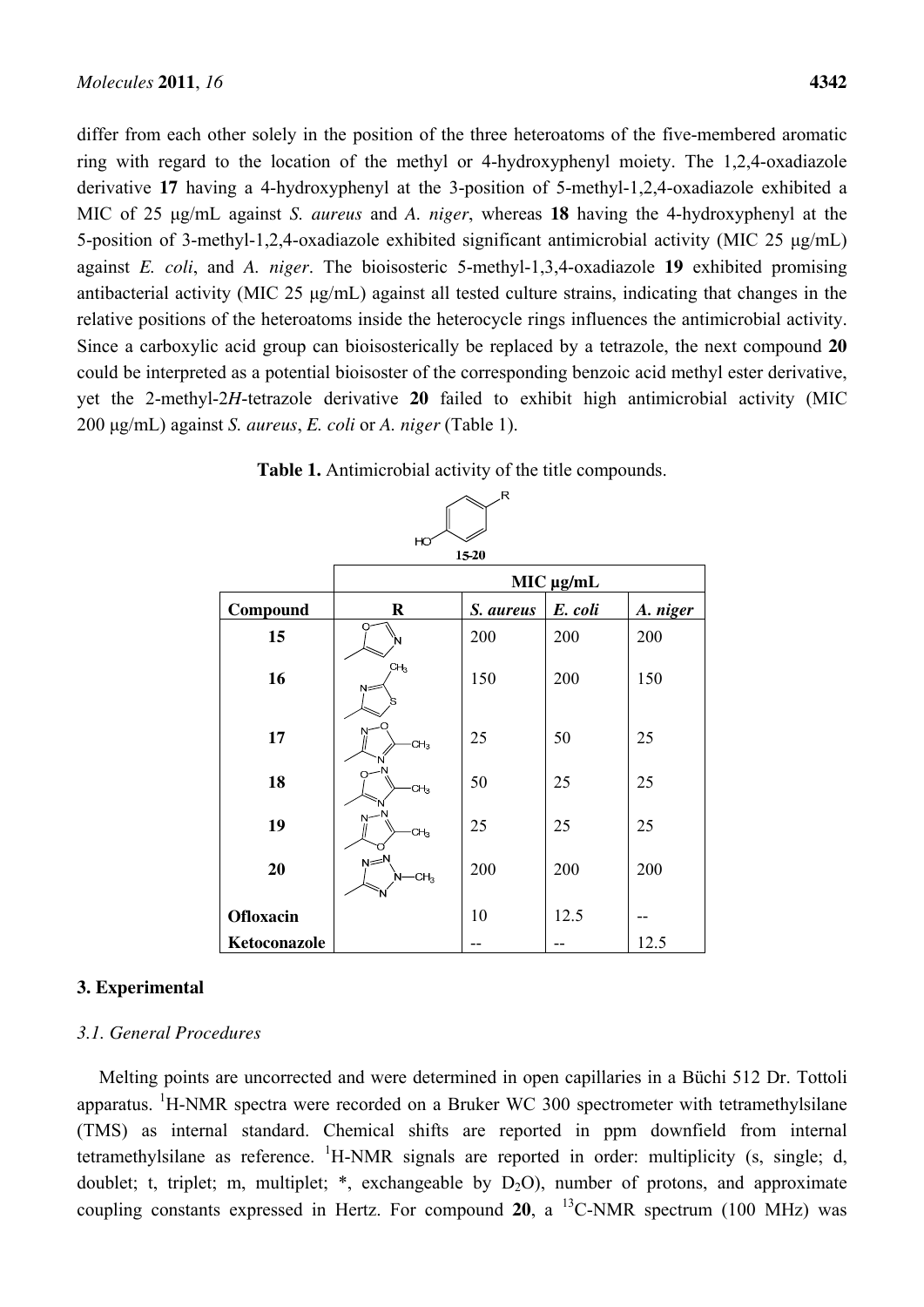recorded on a Bruker DPX 400 Avance instrument, and chemical shifts that distinguish whether a methyl group is placed at the 1- or 2-position of the tetrazole moiety are reported in ppm downfield from internal TMS used as reference. Elemental analyses were performed on Perkin-Elmer 240B and 240C instruments. Analyses  $(C, H, N)$  indicated by the symbols of elements were within  $\pm 0.4\%$  of the theoretical values. Chromatographic separations were done using a Chromatotron Model 7924 (Harrison Research) with 4 mm layers of silica gel 60 PF containing gypsum (Merck). EI-mass spectra were recorded using Finnigan MAT CH7A (70 eV), Finnigan MAT 711 (80 eV), or Kratos MS 25 RF (70 eV) instruments. <sup>+</sup>FAB-MS spectra were recorded on Finnigan MAT CH5DF instrument (xenon, DMSO)/glycerol). The MS spectra (data not shown) corresponded in all cases with the structures of the compounds depicted in the reaction schemes. The following abbreviations are used: Benz, benzoxathiazolyl; EtOH, ethanol; Et<sub>2</sub>O, diethyl ether; MeOH, methanol; Me<sub>2</sub>SO, dimethyl sulfoxide; Ox, oxadiazolyl; Ph, phenyl; Tet, tetrazolyl; Th, thiazolyl; THF, tetrahydrofuran.

*Methyl 4-(1,3-oxazol-5-yl)phenyl ether* (**9**): *p*-Toluenesulfonylmethyl isocyanide (0.27 g, 1,4 mmol) and  $1(0.19 \text{ g}, 1.4 \text{ mmol})$  were dissolved in dry MeOH (30 mL). Next K<sub>2</sub>CO<sub>3</sub> (0.19 g, 1.4 mmol) was added slowly over 30 min. After refluxing for 18 h the solvent was concentrated under vacuum and the residual aqueous layer was extracted with  $CH_2Cl_2$ . The organic extracts were combined, dried, and concentrated under reduced pressure. The oily product was purified by column chromatography (eluent: CH<sub>2</sub>Cl<sub>2</sub>) and crystallized at room temperature: Yield 61%; mp 61-63 °C; <sup>1</sup>H-NMR  $\delta$ ppm = 3.83 (s, 3H, H3CO), 7.02 (d, *J* = 8.6 Hz, 2H, Ph-3,5H), 7.52 (s, 1H, Ox-4H), 7.64 (d, *J* = 8.6 Hz, 2H, Ph-2,6H), 8.36 (s, 1H, Ox-2H); EI-MS m/z (%) 176 (M<sup>+</sup>, 21).

*Methyl 4-(2-methyl-1,3-thiazol-4-yl)phenyl ether* (**10**): 4-Methoxyphenacyl bromide (**2**, 1.49 g, 6.5 mmol), thioacetamide (0.48 g, 6.5 mmol), and  $K_2CO_3$  (1.20 g, 8.7 mmol) were dissolved in dry *N,N*-dimethylformamide (30 mL). The mixture was stirred for 2 h at 100-120 °C, cooled, and the solvent was removed under reduced pressure. The solid residue was recrystallized from EtOH. Yield 79%; mp 59-60 °C; <sup>1</sup>H-NMR  $\delta$  ppm = 2.70 (s, 3H, Th-CH<sub>3</sub>), 3.79 (s, 3H, H<sub>3</sub>CO), 6.99 (d, *J* = 8.7 Hz, 2H, Ph-3,5H), 7.74 (s, 1H, Th-5H), 7.87 (d, *J* = 8.7 Hz, 2H, Ph-2,6H); EI-MS m/z (%) 205 (M<sup>+</sup> , 100).

*Methyl 4-(5-methyl-1,2,4-oxadiazol-3-yl)phenyl ether* (**11**): *p*-Anisonitrile (**3**, 6.66 g, 50 mmol), hydroxylamine hydrochloride (6.95 g, 100 mmol), and  $K_2CO_3$  (10.34 g, 75 mmol) in dry EtOH (80 mL) were heated under reflux for 18 h. The mixture was cooled, filtered, and concentrated under reduced pressure. The crystalline residue was suspended in MeOH, and the final product **6** was isolated by filtration and dried. Powdered molecular sieves  $(4 \text{ Å}, 4 \text{ g})$  were added to a solution of **6** (1.66 g, 10 mmol) in dry THF (60 mL). After stirring for 30 min NaH (suspended in mineral oil,  $\omega = 60\%$ , 0.22 g, 5.5 mmol) was added, and the mixture was heated for 45 min at 60 °C. After cooling acetic acid methyl ester (1.48 g, 20 mmol) dissolved in dry THF was dropwise. Subsequently, the mixture was refluxed for 6 h under anhydrous conditions. Cooling, filtration, and removal of the solvent under reduced pressure resulted in a solid residue **11** which was recrystallized from EtOH. Yield 83%; mp 61-62 °C; <sup>1</sup>H-NMR  $\delta$  ppm = 2.64 (s, 3H, Ox-CH<sub>3</sub>), 3.83 (s, 3H, H<sub>3</sub>CO), 7.11 (d,  $J = 8.8$  Hz, 2H, Ph-3,5H), 7.92-7.95 (m, 2H, Ph-2,6H); FAB<sup>+</sup>-MS m/z (%) 191 (M<sup>+</sup> + H<sup>+</sup>, 100).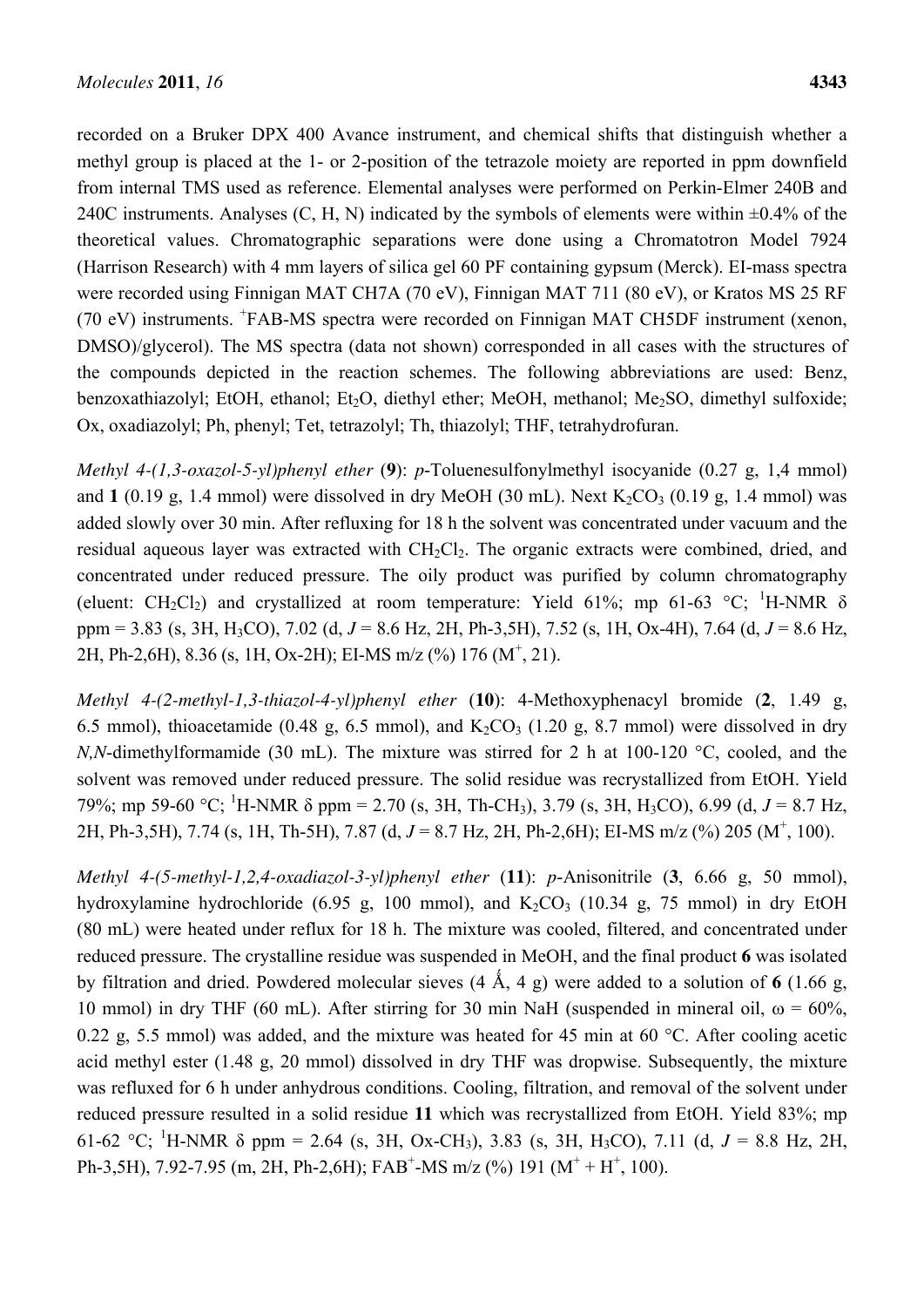*Methyl 4-(3-methyl-1,2,4-oxadiazol-5-yl)phenyl ether* (**12**): A solution of 4-methoxybenzamide (**4**, 1.01 g, 6.7 mmol) in *N,N*-dimethylacetamide dimethyl acetal (15 mL) was stirred for 2.5 h at 120 °C under  $N_2$ . The solvent was removed under reduced pressure and hydroxylamine hydrochloride (0.65 g, 9.4 mmol) dissolved in an aqueous NaOH solution (9.14 mL,  $c = 1$  mol/L) was added. After addition of dioxane (10 mL) and acetic acid (12.5 mL) the mixture was stirred for 1.5 h at room temperature. Subsequently, the mixture was heated for 3 h at 90 °C, cooled, and a saturated solution of  $K_2CO_3$  in H<sub>2</sub>O was added. Then, the mixture was concentrated under vacuum and the residual aqueous layer was extracted with CH<sub>2</sub>Cl<sub>2</sub>. The organic extracts were combined, dried, and concentrated under reduced pressure. The oily product 12 was purified by column chromatography (eluent:  $CH_2Cl_2$ ) and crystallized at 4 °C. Yield 66%; mp 59-61 °C; <sup>1</sup>H-NMR  $\delta$  ppm = 2.39 (s, 3H, Ox-CH<sub>3</sub>), 3.87 (s, 3H, H<sub>3</sub>CO), 7.15-7.18 (m, 2H, Ph-3,5H), 8.03 (d, J = 8.8 Hz, 2H, Ph-2,6H); EI-MS m/z (%) 190 (M<sup>+</sup>, 92).

*Methyl 4-(5-methyl-1,3,4-oxadiazol-2-yl)phenyl ether* (**13**): A mixture of 4-methoxybenzoic acid methyl ester (**5**, 4.99 g, 30 mmol) and hydrazine monohydrate (3.00 g, 60 mmol) was heated at 120 °C for 3 h. Cooling and dilution with H2O (10 mL) afforded a precipitate of compound **7** which was filtered, washed with H2O, and dried *in vacuo*. Triethyl orthoacetate (10 mL) and **7** (1.66 g, 10 mmol) were heated at 120 °C for 3 h. Excess orthoacetate was evaporated, and the residue heated for further 2 h at 140 °C. The reaction was diluted with H<sub>2</sub>O (10 mL), saturated with K<sub>2</sub>CO<sub>3</sub>, and extracted with Et<sub>2</sub>O. Evaporation of the dried extracts afforded 13 as an oil. Yield 66%; mp 88 °C; <sup>1</sup>H-NMR δ ppm = 2.56 (s, 3H, Ox-CH3), 3.85 (s, 3H, H3CO), 7.91 (d, *J* = 8.8 Hz, 2H, Ph-3,5H), 7.91 (d,  $J = 8.7$  Hz, 2H, Ph-2,6H); EI-MS m/z (%) 190 (M<sup>+</sup>, 93).

*Methyl 4-(2-methyl-2H-tetrazol-5-yl)phenyl ether* (**14**): A suspension of silicon(IV) chloride (9.35 g, 55 mmol) and sodium azide (7.15 g, 110 mmol) in dry acetonitrile (20 mL) was stirred for 1 h at ambient temperature. 4-Methoxybenzamide (**4**, 4.00 g, 27 mmol) was added dropwise. After stirring under for 3 h, the reaction mixture was poured into ice-cooled solution of  $K_2CO_3$  in H<sub>2</sub>O, filtered, and acidified with aqueous HCl. The precipitated product  $\bf{8}$  was filtered, washed with H<sub>2</sub>O, and dried *in vacuo*. A solution of **8** (1.86 g, 10.6 mmol) and KOH (2.81 g, 50 mmol) in dry MeOH (30 mL) was mixed at -25 °C with iodomethane (4.56 g, 32.1 mmol) in dry MeOH (5 mL). The temperature was raised to 20 °C during 1 h and the mixture refluxed for an additional hour. The solvent was removed and the crude product  $14$  purified by column chromatography (eluent:  $CH_2Cl_2$ ). Yield  $60\%$ ; mp 56-57 °C; <sup>1</sup>H-NMR  $\delta$  ppm = 3.83 (s, 3H, H<sub>3</sub>CO), 4.40 (s, 3H, NCH<sub>3</sub>), 7.10-7.13 (m, 2H, Ph-3,5H), 7.97-8.00 (m, 2H, Ph-2,6H); <sup>13</sup>C-NMR (CDCl3) δ 39.7 (NCH3), 55.8 (H3CO), 114.7 (Ph-2,6C), 120.4 (Ph-4C), 128.7 (Ph-3,5C), 161.7 (Ph-1C), 165.6 (Tet-5C); EI-MS m/z (%) 190 (M<sup>+</sup>, 21).

#### *3.2. General Procedure for Ether Cleavage*

A solution of the corresponding ether (4 mmol) in dry CH<sub>2</sub>Cl<sub>2</sub> (20 mL) was cooled to −80 °C under exceeding −60 °C. The reaction mixture was then allowed to warm to room temperature and stirred for additional 72 h. Subsequently, the mixture was cooled to −80 °C and MeOH (25 mL) was added dropwise. The organic layer was removed from the mixture under reduced pressure. After addition of a saturated  $K_2CO_3$  solution in  $H_2O$  to the aqueous layer, the crude product precipitated. It was isolated by filtration and recrystallized from EtOH.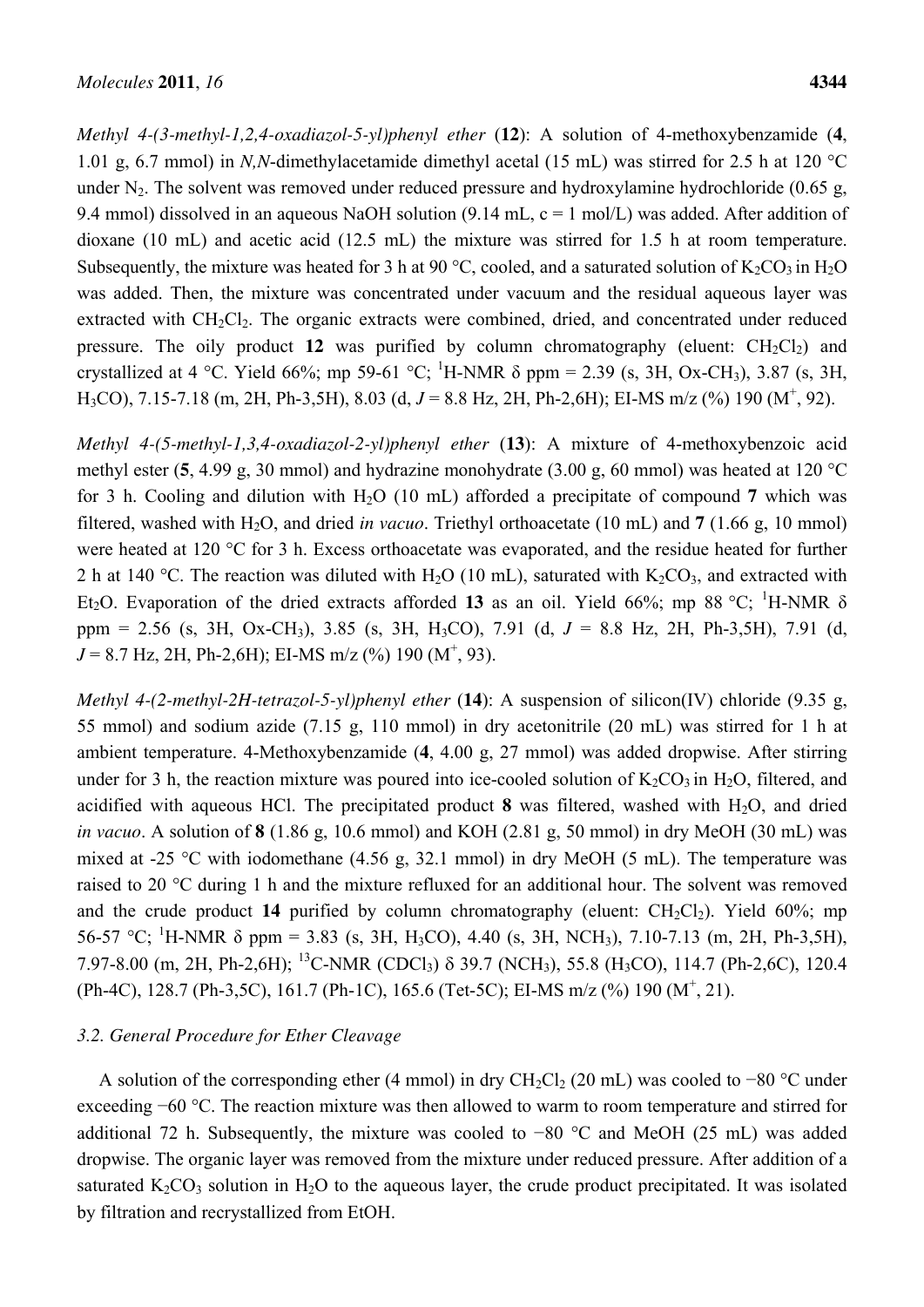*4-(1,3-Oxazol-5-yl)phenol* (**15**): From **9.** Yield 41%; mp 43-45 °C; <sup>1</sup>H-NMR δ ppm = 7.02 (d,

*J* = 8.6 Hz, 2H, Ph-3,5H), 7.52 (s, 1H, Ox-4H), 7.64 (d, *J* = 8.6 Hz, 2H, Ph-2,6H), 8.36 (s, 1H, Ox-2H), 9.55 (s<sup>\*</sup>, 1H, OH); EI-MS m/z (%) 161 (M<sup>+</sup>, 21). Anal. (C<sub>9</sub>H<sub>7</sub>NO<sub>2</sub>): C, H, N calcd. 67.07, 4.38, 8.69; found. 67.05, 4.26, 8.56.

*4*-(2-*Methyl-1,3-thiazol-4-yl)phenol* (**16**): From **10**. Yield 70%; mp 151 °C; <sup>1</sup>H-NMR δ ppm = 2.69 (s, 3H, Th-CH3), 6.81 (d, *J* = 8.6 Hz, 2H, Ph-3,5H), 7.64 (s, 1H, Th-5H), 7.55 (d, *J* = 8.6 Hz, 2H, Ph-2,6H), 10.45 (s<sup>\*</sup>, 1H, OH); EI-MS m/z (%) 191 (M<sup>+</sup>, 100). Anal. (C<sub>10</sub>H<sub>9</sub>NOS): C, H, N calcd. 62.80, 4.74, 7.32; found. 62.31, 4.52, 7.02.

*4-(5-Methyl-1,2,4-oxadiazol-3-yl)phenol* (**17**): From **11**. Yield 84%; mp 189-191 °C; <sup>1</sup>H-NMR δ ppm = 2.62 (s, 3H, CH3), 6.89-6.92 (m, 2H, Ph-3,5H), 7.92 (d, *J* = 8.7, 2H, Ph-2,6H), 10.55 (s\*, 1H, OH); EI-MS m/z (%) 176 (M<sup>+</sup>, 100). Anal. (C<sub>9</sub>H<sub>8</sub>N<sub>2</sub>O<sub>2</sub>): C, H, N calcd. 61.36, 4.58, 15.90; found. 61.34, 4.49, 15.48.

*4-(3-Methyl-1,2,4-oxadiazol-5-yl)phenol* (**18**): From **12**. Yield 83%; mp 186 °C; <sup>1</sup>H-NMR δ ppm = 2.37 (s, 3H, CH3), 6.94-6.98 (m, 2H, Ph-3,5H), 7.92 (d, *J* = 8.7 Hz, 2H, Ph-2,6H), 10.49 (s\*, 1H, OH); EI-MS m/z (%) 176 (M<sup>+</sup>, 69). Anal. (C<sub>9</sub>H<sub>8</sub>N<sub>2</sub>O<sub>2</sub>): C, H, N calcd. 61.36, 4.58, 15.50; found. 61.33, 4.47, 15.43.

*4-(5-Methyl-1,3,4-oxadiazol-2-yl)phenol* (**19**): From **13**. yYield 55%; mp 236 °C; <sup>1</sup>H-NMR δ ppm = 2.56 (s, 3H, CH3), 6.98 (d, *J* = 8.6 Hz, 2H, Ph-3,5H), 7.85 (d, *J* = 8.6 Hz, 2H, Ph-2,6H), 10.26  $(s*, 1H, OH)$ ; EI-MS m/z (%) 176 (M<sup>+</sup>, 100). Anal. (C<sub>9</sub>H<sub>8</sub>N<sub>2</sub>O<sub>2</sub>): C, H, N calcd. 61.36, 4.58, 15.50; found. 61.33, 4.44, 15.43.

*4-(2-Methyl-2H-tetrazol-5-yl)phenyl ether* (**20**): From **14**. Yield 95%; mp 210-212 °C; <sup>1</sup>H NMR δ ppm = 4.38 (s, 3H, NCH3), 6.92 (d, *J* = 8.6 Hz, 2H, Ph-3,5H), 7.87 (d, *J* = 8.5 Hz 2H, Ph-2,6H), 9.96  $(s*, 1H, OH)$ ; EI-MS m/z (%) 176 (M<sup>+</sup>, 22). Anal. (C<sub>8</sub>H<sub>8</sub>N<sub>4</sub>O): C, H, N calcd. 54.54, 4.58, 31.80; found. 54.49, 4.41, 31.78.

# *3.3. Antimicrobial Activity*

The quantitative *in vitro* antimicrobial study was carried on Muller-Hinton agar (Hi-media) plates (37 °C, 24 h) by the agar diffusion cup plate method [23]. The compounds (200-25  $\mu$ g/mL) were screened for antimicrobial activity against the bacterial strains *Staphylococcus aureus* ATCC 25923 (*S. aureus*) (Gram+ve) and *Escherchia coli* ATCC 35218 (*E. coli*) (Gram-ve). Antifungal activity was tested on Sabouraud dextrose agar (Hi-media) plates (26 °C, 48-72 h) by the cup plate method against *Aspergillus niger* A733 (*A. niger*) also at a concentration level of 200-25 μg/mL. Ofloxacin and ketoconazole were used as standards for comparison of antibacterial and antifungal activity under the similar conditions. DMF was used as a solvent control for both antibacterial and antifungal activities, and the results are presented in minimal inhibition concentration (MIC) values (μg/mL) in Table 1.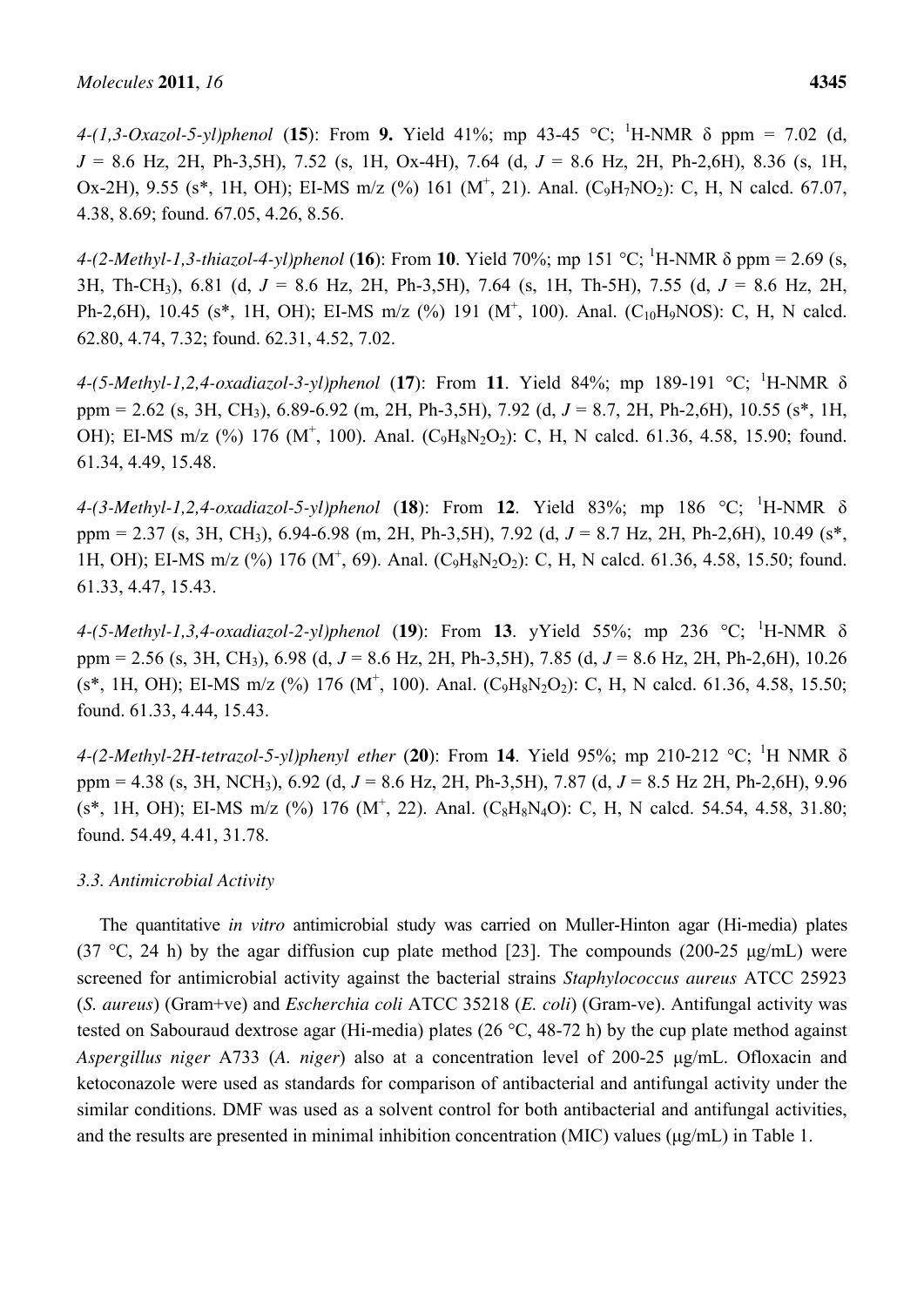#### **4. Conclusions**

The new compounds **15**-**20** presented here clearly differ in their corresponding antimicrobial activity depending on the type of the heterocycle. In the course of this study, particularly the derivatives possessing methyloxadiazole moieties **17**-**19** were identified as possessing moderate antibacterial activity against *methicillin-resistant S. aureus* (Gram positive) and *E. coli* (Gram negative) bacteria and antifungal activity against *A. niger*. These results, combined with the potential benefits or at least differences in pharmacokinetics make the titled oxadiazole congeners not only interesting simplified leads for the further chemical optimization of this class but also potentially interesting for future scope to study their mechanism of action and would be worthy of additional structure-activity relationship investigation.

#### **Acknowledgments**

The authors are thankful to Sigurd Elz, Faculty of Chemistry and Pharmacy, University of Regensburg, Germany, for spectral analysis.

## **Conflict of Interest**

The authors declare no conflict of interest.

#### **References and Notes**

- 1. Jumat, S.; Nadia, S.; Ayad, H.; Hiba, I.E.Y. Synthesis and antibacterial activity of some new 1,3,4-oxadiazole and 1,3,4-thiadiazole derivatives. *J. Appl. Sci. Res.* **2010**, *6*, 866-870.
- 2. Yang, G.F.; Liu, Z.M.; Qing, X.H. Synthesis of 5,7-dimethyl-2-(5-substituted-1,3,4-oxadiazole-2 yl)-methylenethio-1,2,4-triazolo[1,5-a]pyrimidines as potential fungicides. *Chin*. *Chem*. *Lett*. **2001**, *12*, 877-880.
- 3. Patel, K.; Chandran, J.E.; Shah, R.; Vijaya, J.; Sreenivasa, G.M. Synthesis, characterization and anthelmintic activity (*Perituma posthuma*) of new oxadiazole incorporated with imidazole and pyrazole. *Int*. *J*. *Pharm*. *Bio. Sci*. **2010**, *1*, 1-13.
- 4. Dewangan, D.; Pandey, A.; Sivakumar, T.; Rajavel, R.; Dubey, R.D. Synthesis of some novel 2,5- disubstituted 1,3,4-oxadiazole and its analgesic, anti-inflammatory, anti-bacterial and anti-tubercular activity. *Int. J. Chem. Tech. Res.* **2010**, *2*, 1397-1412.
- 5. Holla, B.S.; Poojary, K.N.; Bhat, K.S.; Ashok, M.; Poojary, B. Synthesis and anticancer activity studies on some 2-choloro-1,4-bis-(5-substituted-1,3,4-oxadiazole-2-ylmethyleneoxy)phenylene derivatives. *Indian J*. *Chem*. **2005**, *44B*, 1669-1673.
- 6. El-Sayeda, W.A.; El-Essawyb, F.A.; Alib, O.M.; Nasr, B.S.; Abdalla, M.M.; Abdel-Rahman, A.A.-H. Anti-HIV activity of new substituted 1,3,4-oxadiazole derivatives and their acyclic nucleoside analogues. *Z. Naturforsch.* **2009**, *64C*, 773-778.
- 7. Cena, C.; Bertinaria, M.; Boschi, D.; Giorgis, M.; Gasco, A. Use of the furoxan (1,2,5-oxadiazole 2-oxide) system in the design of new NO-donor antioxidant hybrids. *ARKIVOC* **2006**, *7*, 301-309.
- 8. Husain, A.; Ajmal, M. Synthesis of novel 1,3,4-oxadiazole derivatives and their biological properties. *Acta Pharm*. **2009**, *59*, 223-233.